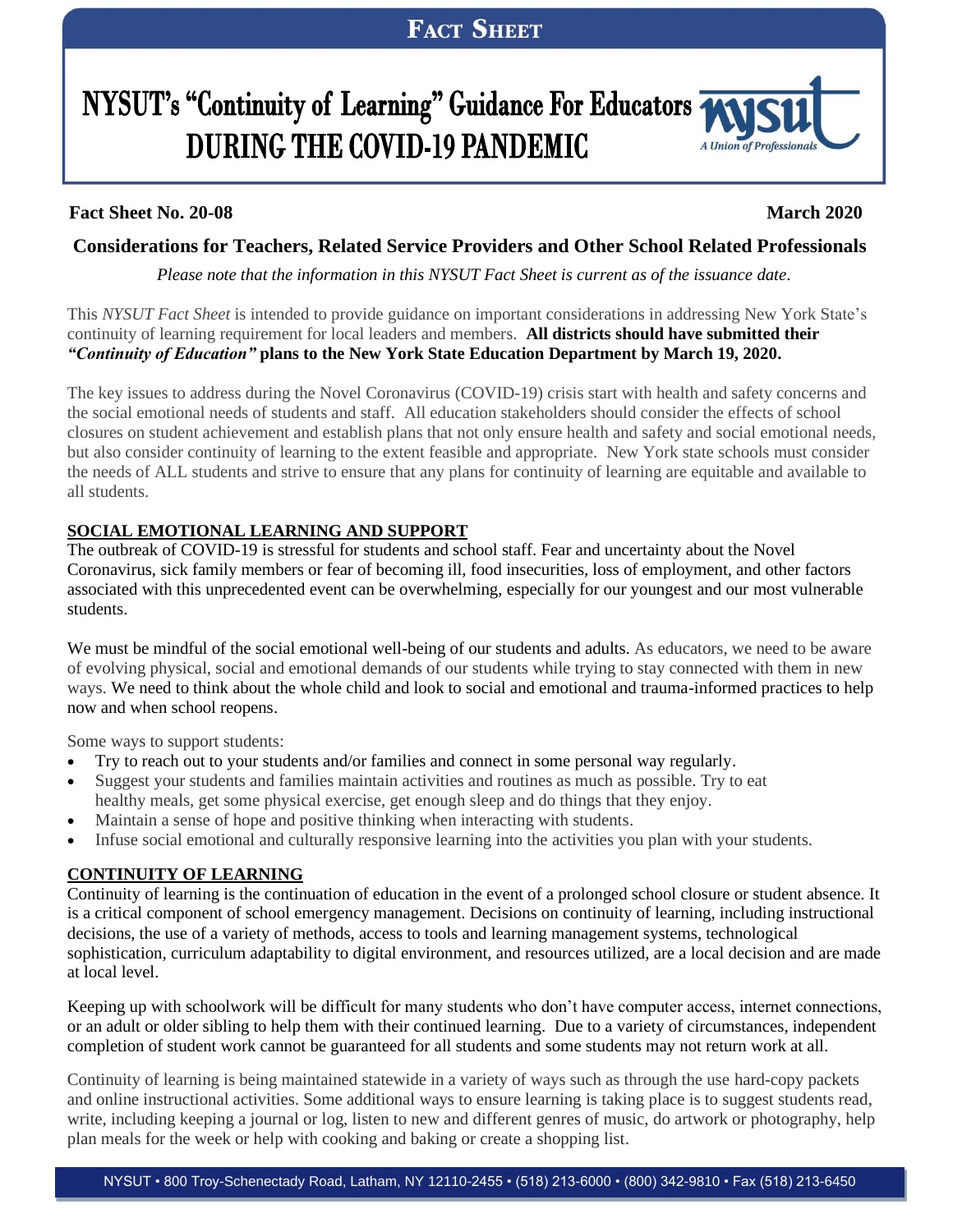#### **Feedback**

Giving thoughtful feedback that informs deeper learning enables teachers to use feedback as a two-way process. When teachers focus on the learning process rather than performance outcomes, feedback becomes a learning experience for both the teachers and students. While a student is the one who receives the feedback, insight into the learning process informs student learning and involves the teacher in figuring out the best way to direct students to academic success. Effective feedback is concrete, specific, useful and given without a value judgement. Feedback is a process in which learners make sense of information about their performance and use it to enhance the quality of their work or learning strategies.

Three factors to consider when providing feedback are *timing when you give feedback*, *what you say* when providing feedback as well as *how you say* it. Feedback is most effective when it is given immediately and produces larger learning gains. Sooner is better than later.

When considering what you say be specific about the learning target – emphasize the task not the student's ability; provide actionable comments so students can take next steps, help students understand their own misconceptions and thinking strategies.

When considering how you say it position the student as an agent (active, not passive) and communicate respect for the student as a learner, share your wondering about the student work and model giving and using feedback as part of lessons.

#### **DATA PRIVACY CONSIDERATIONS**

Teachers considering online learning will need to ensure that ANY technology used or the establishment of student accounts to access online resources is approved by the district data protection officer to assure it complies with all applicable laws, including the federal Family Educational Rights and Privacy Act, NYS Education Law § 2-d, and Section 508 of the federal Rehabilitation Act which provides accessibility guidelines for students with disabilities.

With remote teaching and communication, educators must exercise caution before sending sensitive information through e-mail. Personally Identifiable Information (PII) includes information that can be used to distinguish or trace an individual's identity either directly or indirectly through linkages with other information. Some examples of PII are student name, parent name(s), student address and student number.

#### **SERVING SPECIAL STUDENT POPULATIONS**

#### • STUDENTS WITH DISABILITIES

During this national emergency, schools may not be able to provide all services in the same manner they are typically provided. It may be unfeasible or unsafe to provide hands-on physical therapy, occupational therapy, or tactile sign language educational services.

School districts must provide a free and appropriate public education (FAPE) consistent with the need to protect the health and safety of students with disabilities and those individuals providing education, specialized instruction, and related services to these students. In this unique and ever-changing environment, these exceptional circumstances may affect how all educational and related services and supports are provided. However, school districts must remember that the provision of FAPE may include, as appropriate, special education and related services provided through distance instruction provided virtually, online, or telephonically.

If a school district closes its schools to slow or stop the spread of COVID-19 and does not provide any educational services to the general student population, then a school district would not be required to provide services to students with disabilities during that same period of time. Once school resumes, the district must make every effort to provide special education and related services to the child in accordance with the child's individualized education program (IEP) or, for students entitled to FAPE under Section 504 of the federal Rehabilitation Act.

If a district continues to provide educational opportunities to the general student population during a school closure, the school must ensure that students with disabilities also have equal access to the same opportunities, including the provision of FAPE. Schools must ensure that, to the greatest extent possible, each student with a disability can be provided the special education and related services identified in the student's IEP developed under the Individuals with Disabilities Education Act (IDEA), or a plan developed under Section 504. Services provided remotely must continue to comply with FERPA and HIPAA.